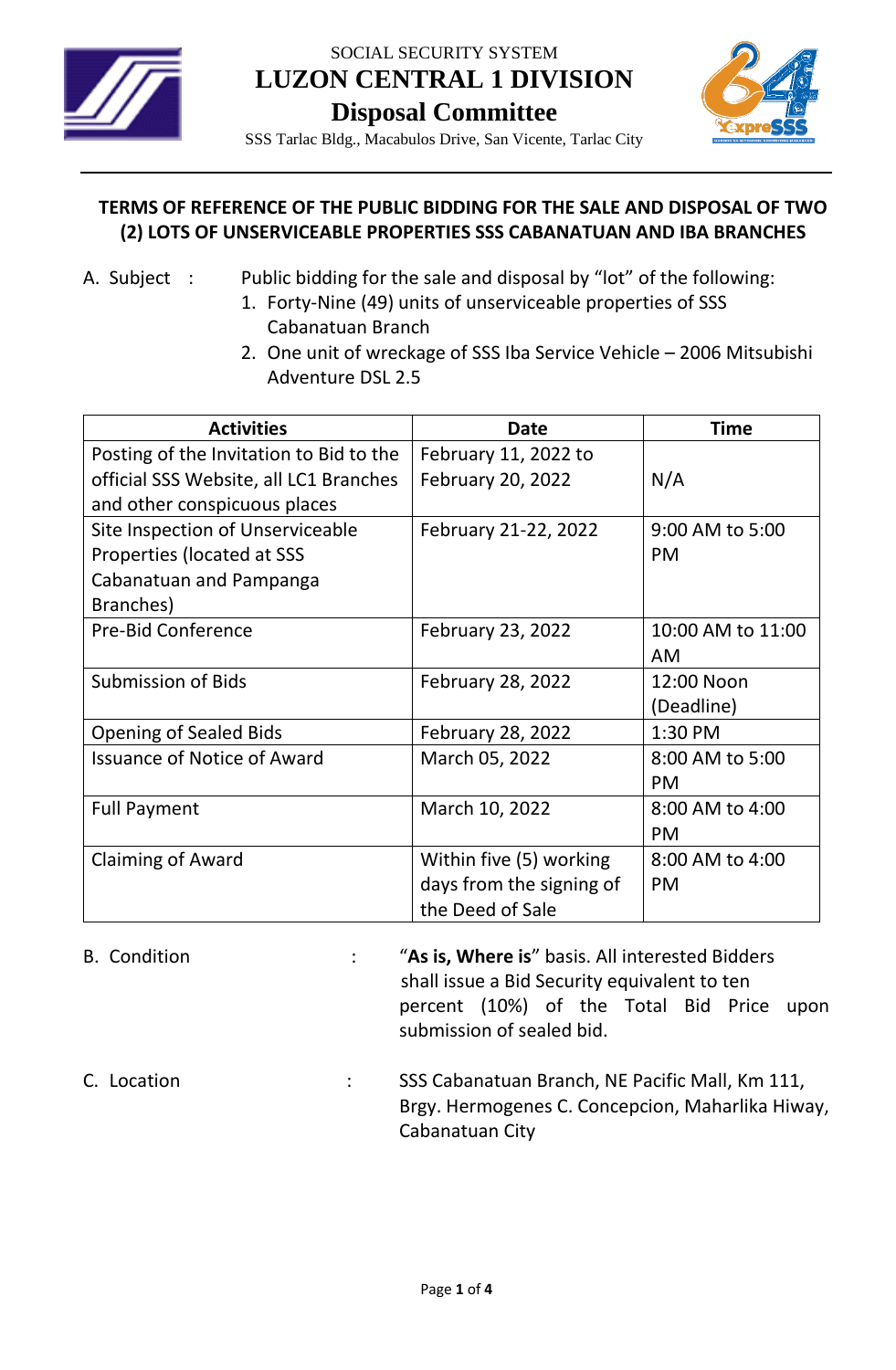## D. Minimum Bid Price :

| Lot              | <b>Description</b>                                         | No. of Items                       | Minimum Bid Price (in Php) |
|------------------|------------------------------------------------------------|------------------------------------|----------------------------|
| 1                | Various unserviceable properties<br>of Cabanatuan Branch   | 49                                 | 24,183.74                  |
| $\boldsymbol{2}$ | Wreckage of 2006 Mitsubishi<br>Adventure of SSS Iba Branch | (wreckage<br>of Service<br>Vehicle | 14,493.54                  |

The award shall be given to the highest complying Bidder, as determined by the Committee.

- C. Payment : Payment shall be strictly in CASH or CHECK (Certified Cashier's or Manager's Check) payable to the SSS
- D. Eligibility Requirements : The Public Auction shall be open to any Individual, Sole Proprietorship, Partnership or Corporation complying with the prescribed rules and regulations and upon submission of certified true copy/photocopy of the following documents:

| <b>BIDDERS</b>      | <b>INDIVIDUAL</b>                                                          | <b>SOLE</b><br><b>PROPRIETORSHIP</b>      | <b>PARTNERSHIP</b> | <b>CORPORATION</b> |  |
|---------------------|----------------------------------------------------------------------------|-------------------------------------------|--------------------|--------------------|--|
| <b>REQUIREMENTS</b> | 1. Latest Income                                                           | <b>DTI Certification</b>                  | Articles of        | Articles of        |  |
|                     | Tax Return*                                                                |                                           | Partnership        | Incorporation      |  |
|                     | 2. Certificate of                                                          |                                           |                    |                    |  |
|                     | <b>Employment with</b>                                                     | 1. 2021 BPLO Certification/Mayor's Permit |                    |                    |  |
|                     | Compensation or                                                            | 2. Valid Tax Clearance Certificate        |                    |                    |  |
|                     | Bank Certificate*                                                          |                                           |                    |                    |  |
|                     | Two (2) valid government issued identification cards with photo and        |                                           |                    |                    |  |
|                     | signature (SSS/GSIS UMID Card, Postal ID, Driver's License, Philhealth ID, |                                           |                    |                    |  |
|                     | Pag-Ibig ID, Voter's ID, Passport, PRC ID, Firearm Registration Card,      |                                           |                    |                    |  |
|                     | Senior Citizen ID                                                          |                                           |                    |                    |  |

## *\*Any of the two*

*Notes: If submitting photocopy of documents, bring original copies during the Opening of Bids for authentication purposes. The Bidder shall affix their signature on all documents submitted.*

- E. Procedure of Bidding:
- 1. Interested parties shall attend the online Pre-Bid Conference to be conducted by the Disposal Committee on February 23, 2022, 10:00AM to 11:00AM. Interested bidders may call the following for the details of the online pre-bid conference.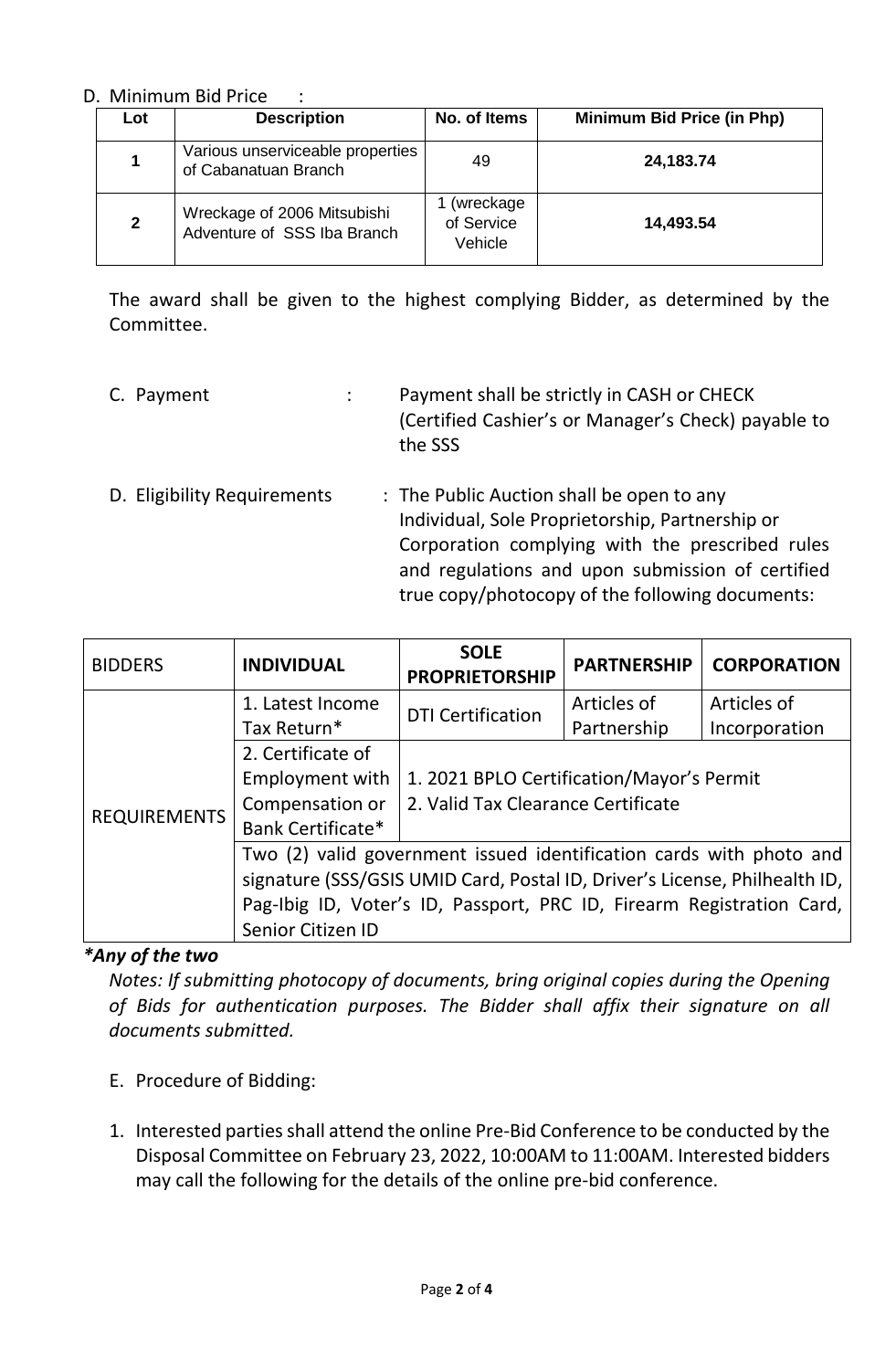**RUEL M. DE GUZMAN, Disposal Committee Secretariat at the 2<sup>nd</sup> Floor, SSS Tarlac** Branch Building, Macabulos Drive, San Vicente, Tarlac City Tel No. (045) 982-6967, CP No. 0917-6226160 email address [deguzmanrm@sss.gov.ph.](mailto:deguzmanrm@sss.gov.ph)

- 2. Every Bidder must submit two (2) separate sealed documentary envelopes containing the following:
	- Envelope A Eligibility Requirements as stated above
	- Envelope B Bid Security equivalent to ten percent (10%) of the total Bid Price and duly accomplished Bid Tender Form.

The sealed envelopes shall be properly labelled as **Lot No. \_\_\_ Envelope A and Lot No. \_\_\_Envelope B**, and the **title "Application for Public Auction/Bidding for the Sale and Disposal of Unserviceable Properties"** and the name and signature of the Bidder must be indicated outside both envelopes.

F. The Bidder or authorized Representative with Special Power of Attorney shall register with the Secretariat thru the Attendance Sheet prior to placing the envelopes at the designated bid box on or before 12 Noon, February 28, 2022, at the Conference Room, SSS Cabanatuan Branch, NE Pacific Mall, Km. 111, Maharlika Hiway, Brgy. Hermogenes C. Concepcion, Cabanatuan City.

A Bidder may be allowed to withdraw his/her offer on or before 12 Noon, February 28, 2022. The bid shall be returned unopened.

- G. The Committee shall open all bids received at the date, time, and place set in the Invitation to Bid. Bidders or their authorized Representatives with Special Power of Attorney may witness the proceedings. The Committee shall declare the highest Bidder. There should be at least two (2) submitted bids of qualified Bidders for the public bidding to proceed. The Bid Security shall be considered as advance payment. The second  $(2^{nd})$  highest Bidder at his/her option may choose to refund or leave the bid Security in case the highest Bidder is disqualified during the post qualification state and the same shall be returned upon conferment of Notice of Award to the winning Bidder.
- H. The Committee shall, on the date of the opening of the bids, validate the authenticity of eligibility documents submitted by the highest Bidder.
- I. The winning Bidder shall be given the official Notice of Award and shall be required to pay the award price, inclusive of all government taxes, fees, or duties, if any, and all incidental expenses, to the SSS within five (5) working days from receipt of the said Notice.
- J. A Deed of Sale shall be executed by the Social Security System and the Awardee as soon as the award price is paid.